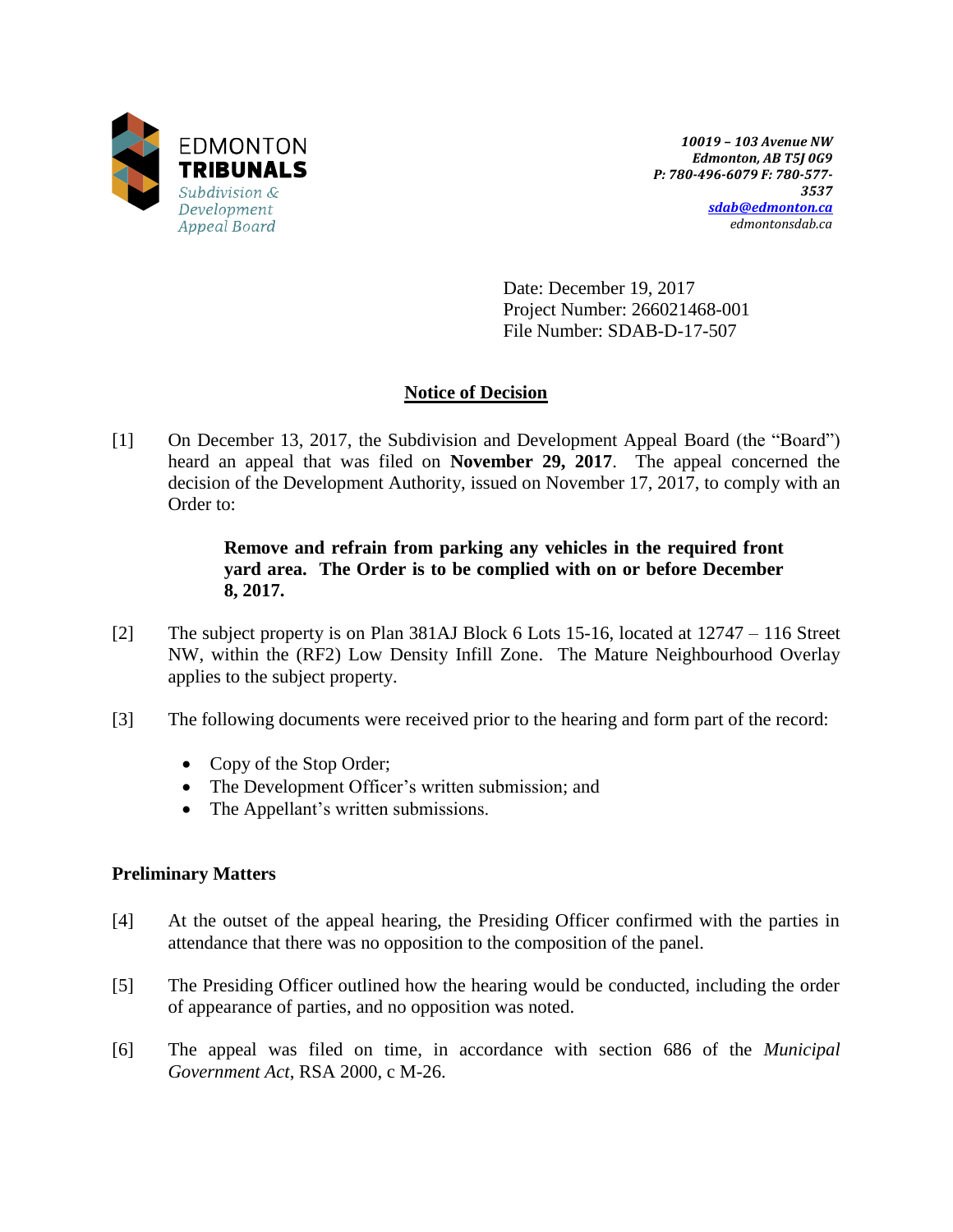#### **Summary of Hearing**

- *i) Position of the Appellant, Ms. K. Larsen, who was accompanied by Mr. J. Trondsen*
- [7] Ms. Larsen is the third property owner of the subject site and the front parking area existed when she bought the house in March, 1991.
- [8] She is unable to park her truck inside the garage due to the low height. She can park her car inside the garage. However, due to vandalism and safety in the area she prefers to park in the front.
- [9] She referred to photographs of the subject site and indicated that the parking area is to the north of the house and not directly in front of the dwelling.
- [10] An EPS Officer caught an individual breaking into their truck and advised her to park the truck in the front yard for security.
- [11] There is no curb, boulevard, or trees in front of the subject site.
- [12] Other properties in the area have vehicles and RVs parked in their front yards.
- [13] She was concerned about receiving another ticket from the City if someone parked in the subject parking area so a railroad tie was placed at the entrance.
- [14] Her neighbours verbally indicated that they did not have an issue with the parking area as it has existed for several years. She received one signature from an adjacent property owner supporting the parking area.
- [15] In response to a question from the Board, she felt that because the parking area extends beyond the wall of her house, she was parking legally.
	- *ii) Position of the Development Authority, Ms. T. Sustrik*
- [16] Ms. Sustrik referred to her written submission and provided the following chronological summary of the investigation:
	- a. On October 31, 2017, Alicia Tiller, Municipal Enforcement Officer, was actively patrolling the Calder Neighbourhood and observed two vehicles parked in the front yard of the subject site.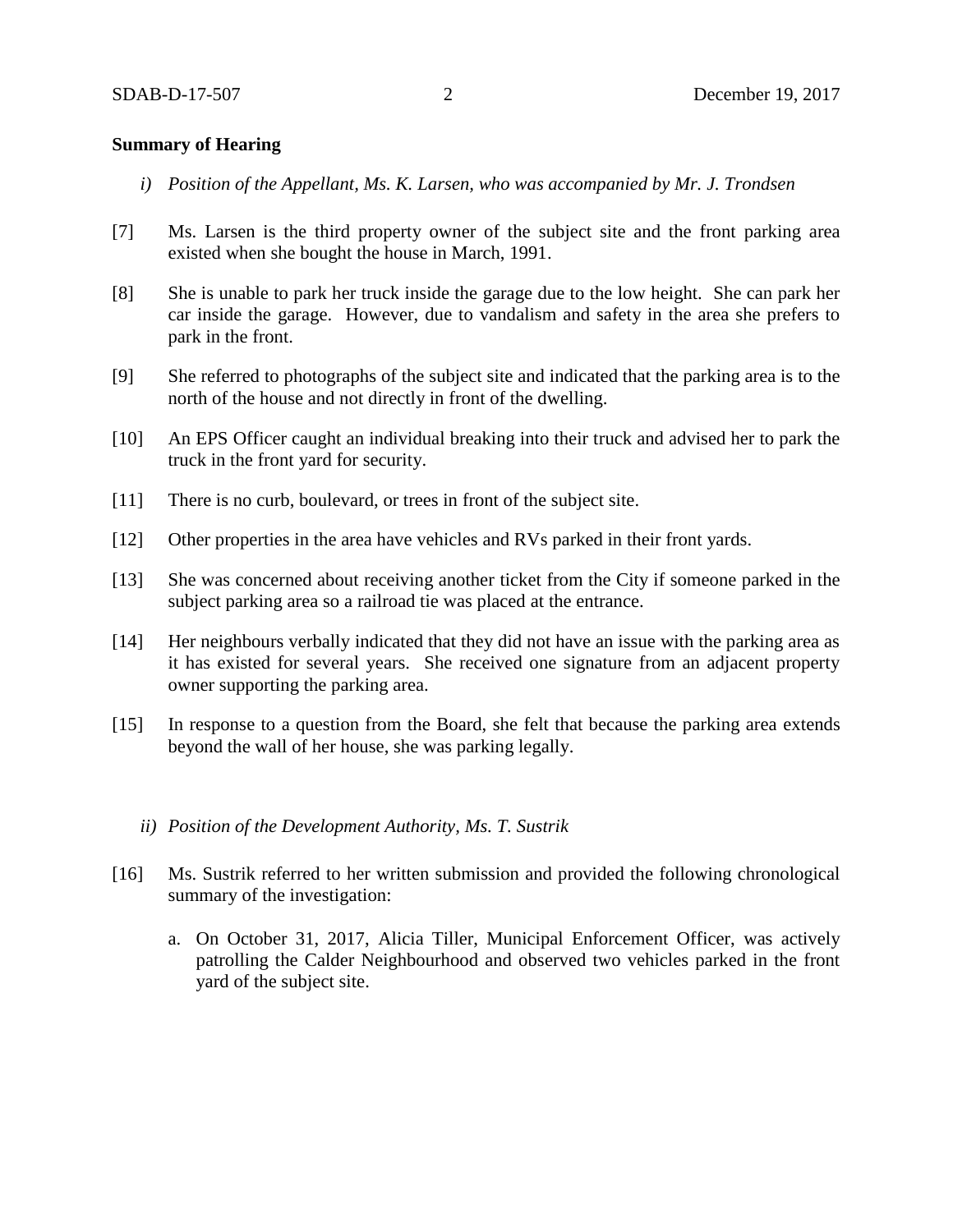- b. On November 1, 2017, Officer Tiller found there was no development permit / or application in place for the vehicles to be parked it the location. The Officer noted this was an object prohibited or restricted in a residential zone. The Officer formed the opinion that the vehicles were parked in the front yard of a residential zone. The Officer took two photographs from the public roadway.
- c. Officer Tiller issued a Notice To Comply to the registered property owner, with a compliance date of November 15, 2017. On November 16, 2017, the Officer conducted a follow up inspection to the Notice to Comply and found that one of the vehicles had been removed from the front yard, however one vehicle remained. The Officer obtained one photograph from the public roadway.
- d. On November 17, 2017, the Officer concluded that the property owner was in contravention of section 45.7 of the *Edmonton Zoning Bylaw* and issued a section 645 Order of the *Municipal Government Act*.
- e. Section 45.7 of the *Edmonton Zoning Bylaw* states:

In the Front Yard of any Site in any Residential Zone, or in the case of a corner Site, in the Front Yard or the flanking Side Yard in any Residential Zone:

- a. vehicles shall not be located on the landscaped portion of the Yard; and
- b. vehicles shall only be allowed on a Driveway or within an attached or detached Garage.
- f. Driveway is defined as "as an area that provides access for vehicles from a public or private roadway to a Garage or Parking Area and does not include a Walkway."
- g. The general definition of the Front Yard means:

the portion of a site abutting the Front Lot Line extending across the full width of the Site, situated between the Front Lot Line and the nearest wall of the principal building, not including projections.

- h. Parking Area is defined as "an area that is used for the parking of vehicles. A Parking Area is comprised of one or more parking spaces, and includes a parking pad, but does not include a Driveway."
- i. The Development Authority is of the opinion that the vehicles parked at this property are in the location determined to be within the definition of the Front Yard and not parked on an approved driveway.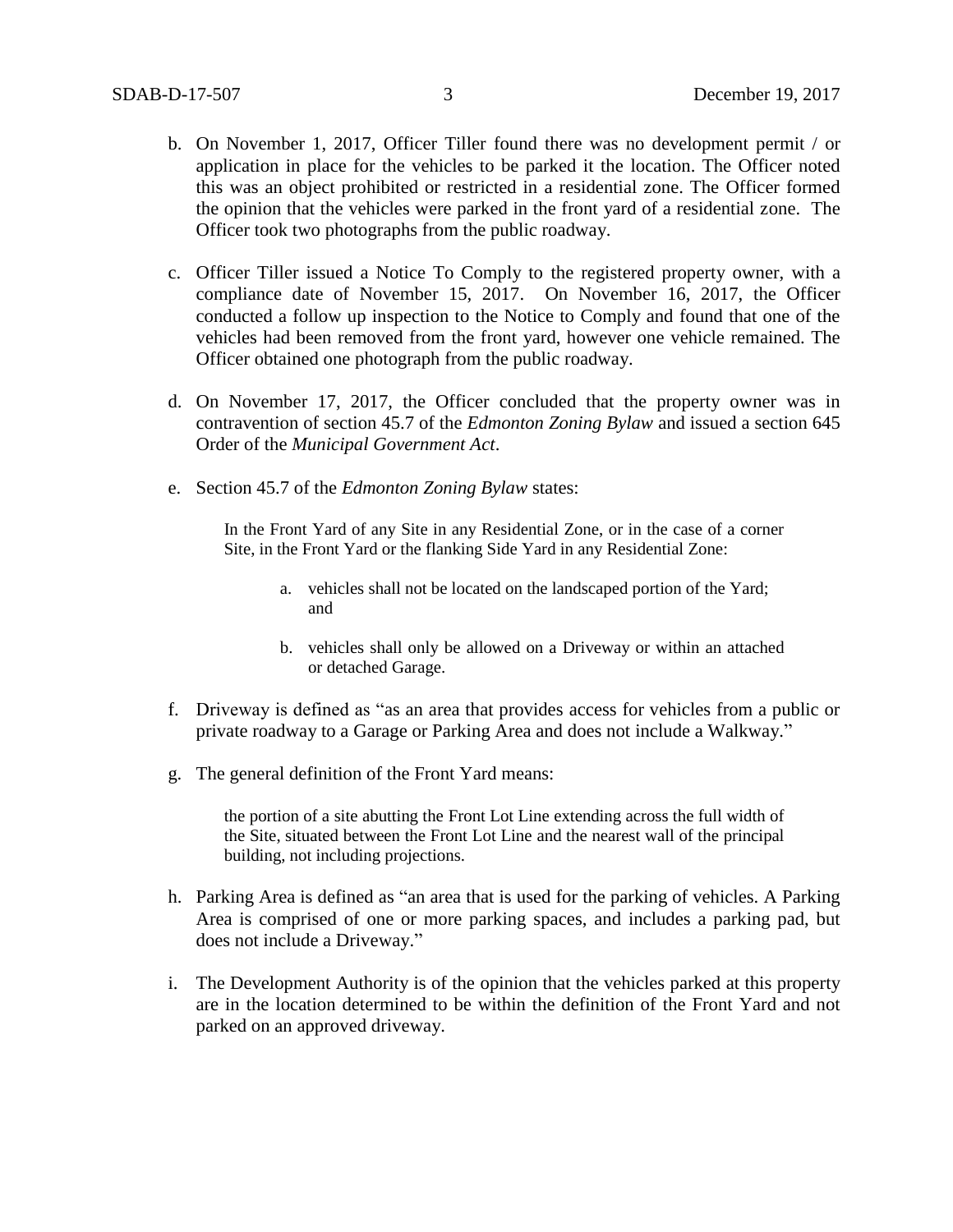- j. The Order was issued due to no previous compliance demonstrated with the Notice to Comply. There was no permit issued or applied for to keep the vehicles parked in the front yard. This particular property has rear alley access, a detached garage at the rear of the property and the driveway is located from the alley into the garage. The area where the vehicles are being parked is not considered a driveway and is within the front yard where no vehicles are to be parked on the landscaped portion of the yard.
- [17] Ms. Sustrik provided the following information in response to questions from the Board:
	- a. Vehicles can be parked in the Side Yard.
	- b. If the Appellant proposes to pave the grass area in the Front Yard she can apply for a Development Permit.
	- c. A parking pad requires a Development Permit.
	- d. Bylaw Enforcement did not search for the original Development Permit for the house. Sustainable Development typically searches for original Development Permits when they review applications.
	- *iii) Rebuttal of the Appellant, Ms. K. Larsen and Mr. J. Trondsen*
- [18] Ms. Larsen agreed with the Board that she would like to find out if there was an original Development Permit for the house.
- [19] Mr. Trondsen stated that when Bylaw Enforcement indicated that even if the parking area was paved, had concrete, or was graveled, parking was not allowed in the front yard.

### **Decision**

[20] The appeal is **DENIED** and the Stop Order is **UPHELD**.

#### **Reasons for Decision**

[21] The Board heard evidence that a Stop Order was issued because vehicles were parked in the Front Yard without a Development Permit. Under section 6.1(45) of the *Edmonton Zoning Bylaw*, Front Yard means:

> the portion of a Site abutting the Front Lot Line extending across the full width of the Site, situated between the Front Lot Line and the nearest wall of the principal building, not including projections.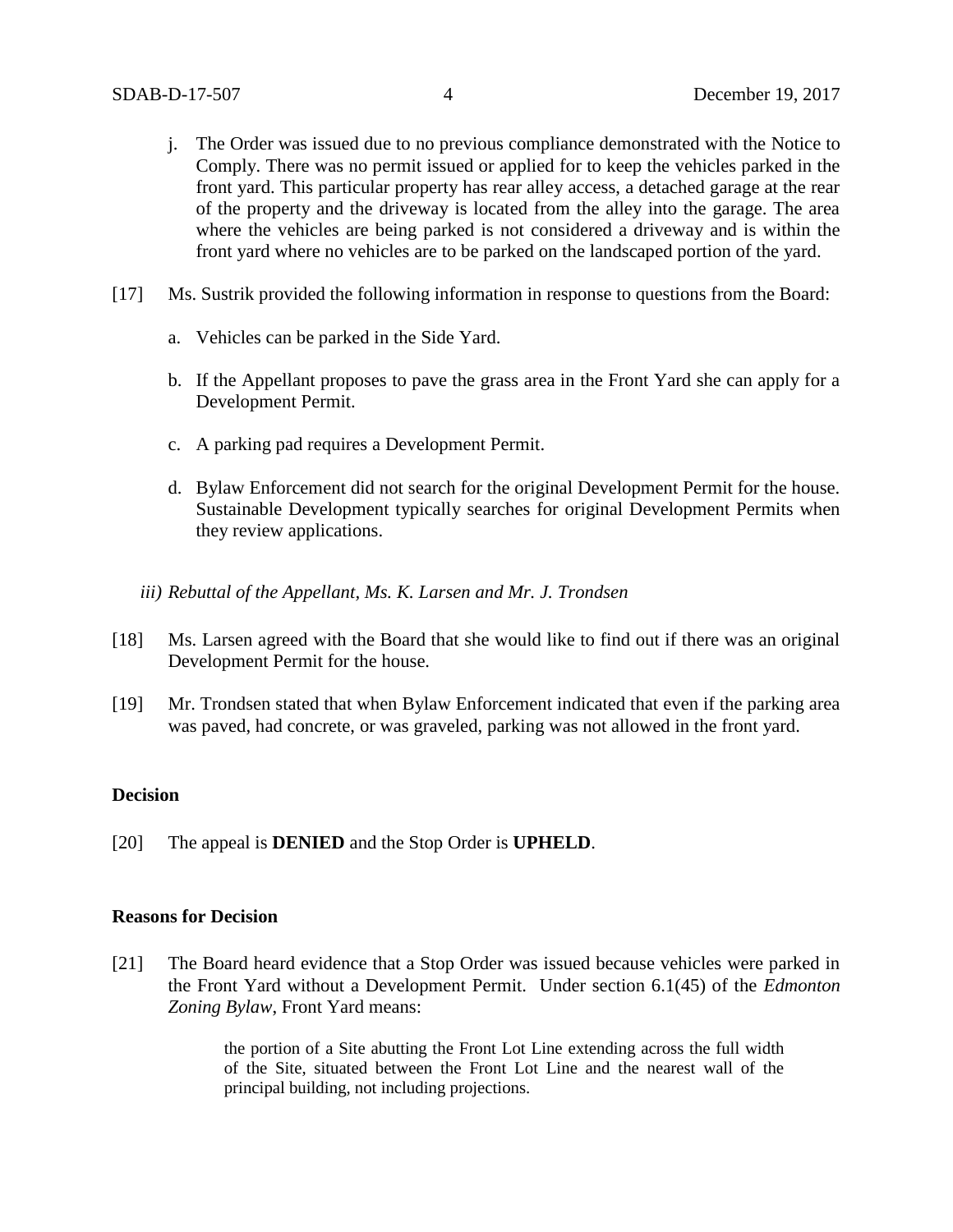Section 45.7 of the *Edmonton Zoning Bylaw* states:

In the Front Yard of any Site in any Residential Zone, or in the case of a corner Site, in the Front Yard or the flanking Side Yard in any Residential Zone:

- a. vehicles shall not be located on the landscaped portion of the Yard; and
- b. vehicles shall only be allowed on a Driveway or within an attached or detached Garage.
- [22] The Development Authority took the Board through the steps of issuing the Stop Order under section 645 of the *Municipal Government Act* and provided photographic evidence to show that the subject property had vehicles parked in the required Front Yard that violated the *Edmonton Zoning Bylaw.*
- [23] The Board heard from the Appellant that she has lived at the subject site since 1991. She advised the Board that she was not aware that parking in the required Front Yard was not permitted as many of her neighbours park in the same way. The Appellant also advised the Board that although there is a rear Garage with laneway access, due to the low height of the Garage, she cannot physically park her truck inside the Garage and due to safety concerns she prefers to park in the front. The Board has some sympathy for this and acknowledges this; however, it does not change how the *Edmonton Zoning Bylaw* currently reads.
- [24] The Development Authority indicated that parking in the Side Yard is permitted and the Board notes that the Appellant can apply for a Development Permit for a hardsurfaced Driveway and Parking Area.
- [25] The Board further notes that they were not provided a copy of the original Development Permit for the subject Dwelling and the absence of this Development Permit makes the evidence somewhat incomplete. Had the Board been provided with the original Development Permit with additional information such as a compliance letter or real property report, there may be a non-conforming development for the Front Yard parking area. However, the Board notes that there is no curb cut at the front of the property.
- [26] The Appellant advised, and the Board accepts, that she has complied with the Stop Order, going so far as to lay a large railroad tie at the front of her property to avoid anyone parking in the Front Yard. As such, it is the Board's recommendation that if the Appellant were to appeal her ticket in the amount of \$250 to the proper authority, that this be reduced to \$10 or a nominal sum as decided by that authority.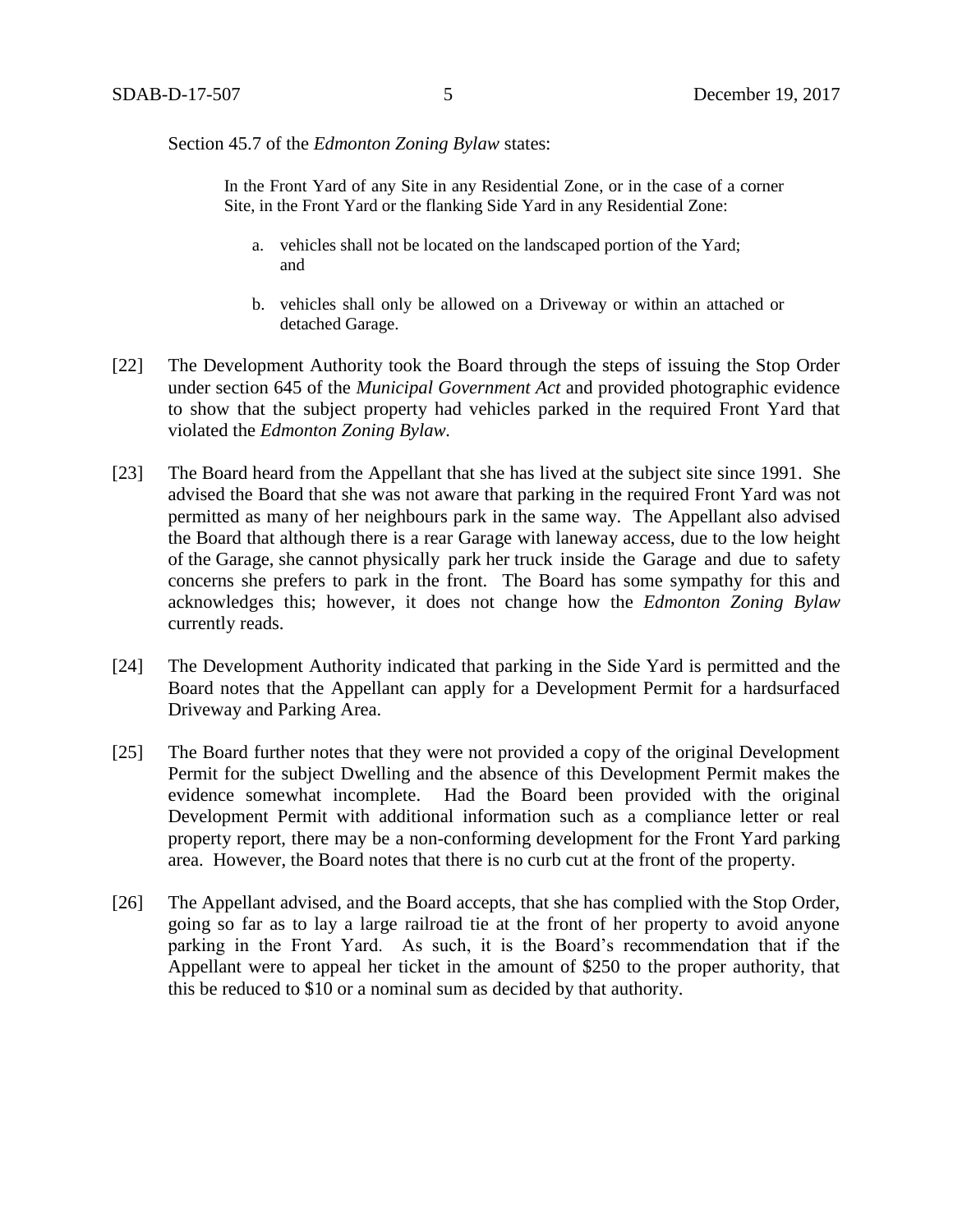[27] For all of the above reasons, the Board finds that the Stop Order was issued correctly by the Development Authority.

Wington 7-#1

Mr. W. Tuttle, Presiding Officer Subdivision and Development Appeal Board

Board Members in Attendance: Mr. N. Somerville; Mr. A. Peterson; Mr. C. Buyze; Ms. S. LaPerle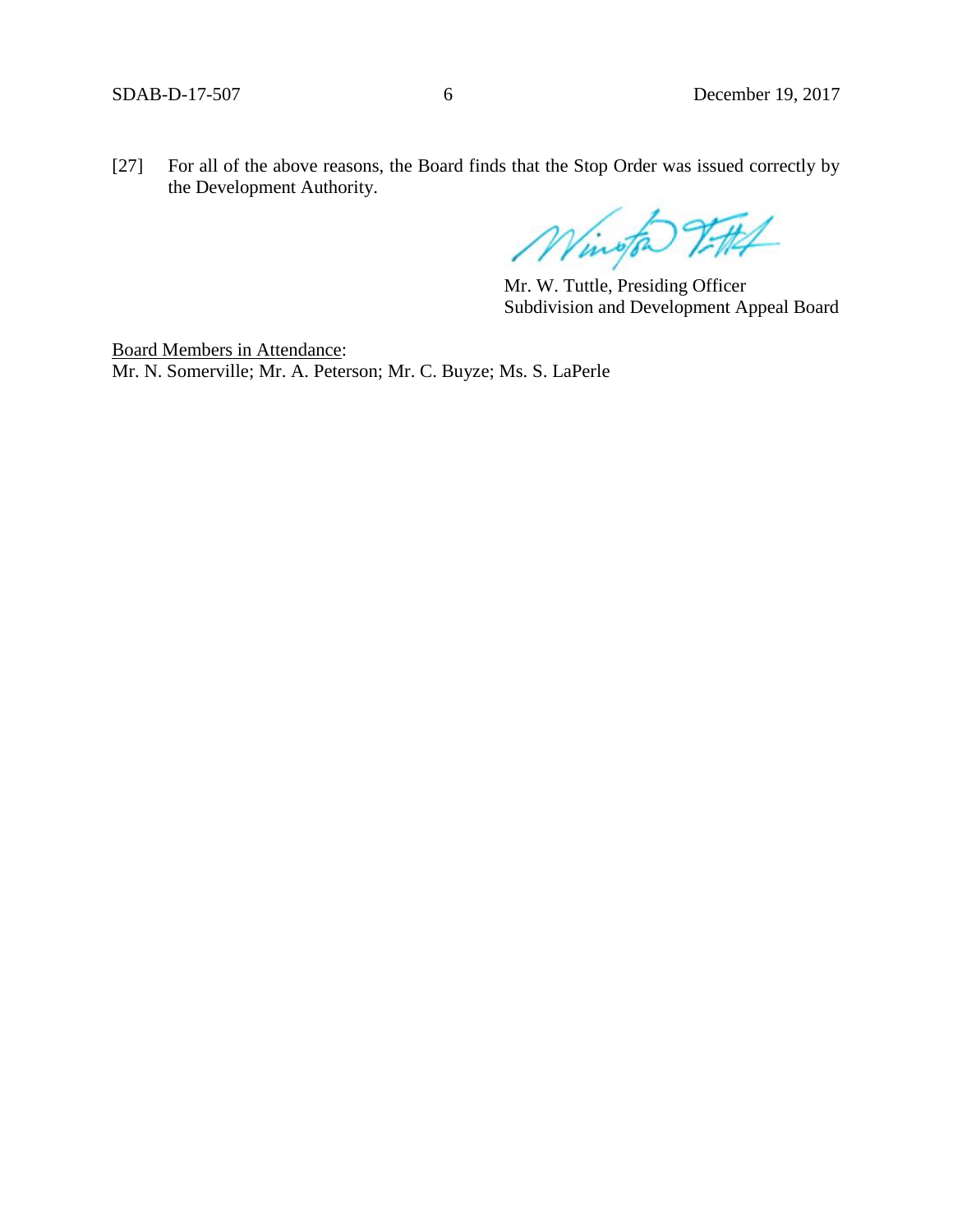# **Important Information for the Applicant/Appellant**

- 1. This decision may be appealed to the Alberta Court of Appeal on a question of law or jurisdiction under Section 688 of the *Municipal Government Act*, RSA 2000, c M-26.
- 2. When a decision on a Development Permit application has been rendered by the Subdivision and Development Appeal Board, the enforcement of that decision is carried out by the Sustainable Development Department, located on the 2nd Floor, Edmonton Tower, 10111 – 104 Avenue NW, Edmonton, AB T5J 0J4.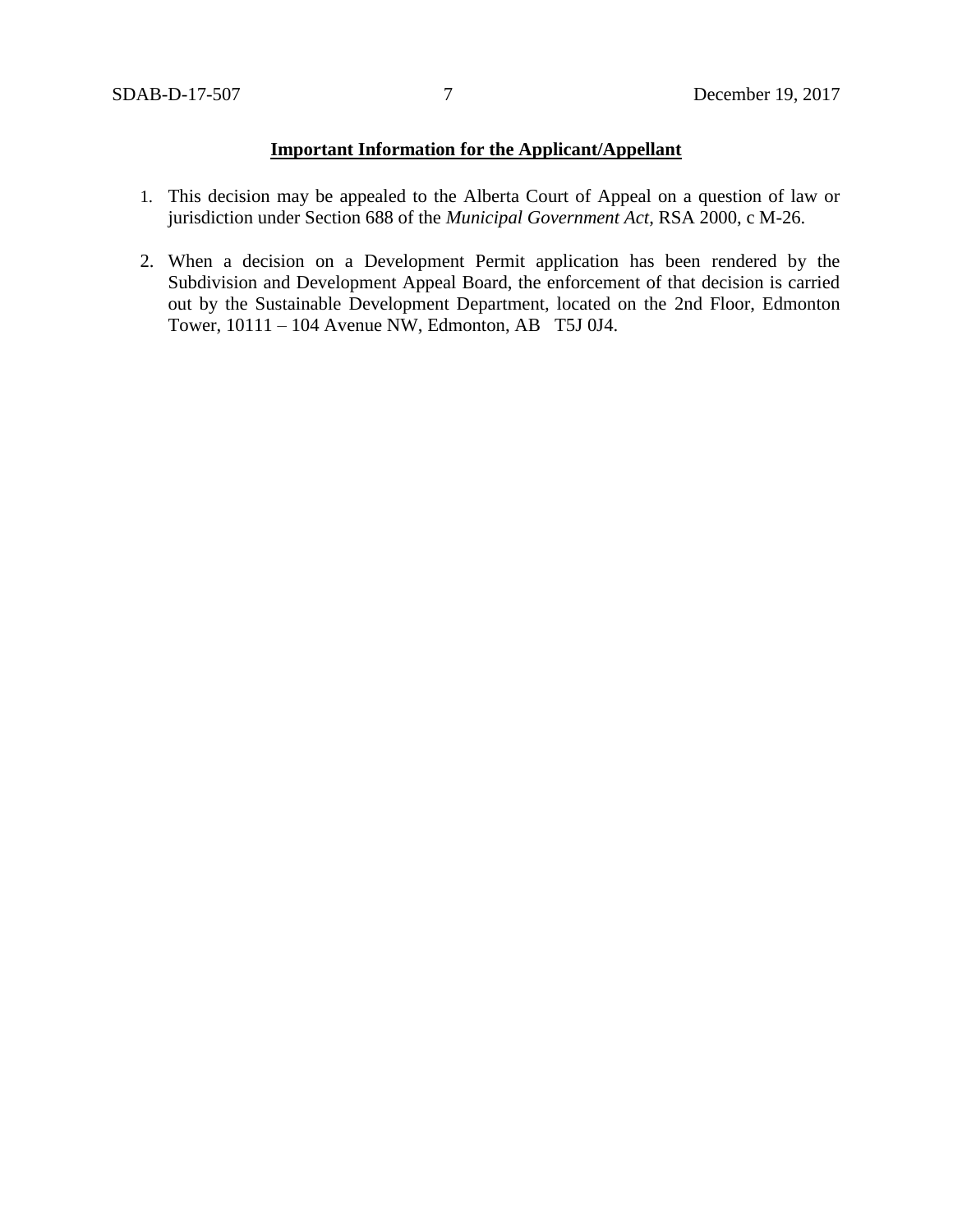

*10019 – 103 Avenue NW Edmonton, AB T5J 0G9 P: 780-496-6079 F: 780-577- 3537 [sdab@edmonton.ca](mailto:sdab@edmonton.ca) edmontonsdab.ca*

Date: December 19, 2017 Project Number: 246494846-003 File Number: SDAB-D-17-241

## **Notice of Decision**

[1] On December 13, 2017, the Subdivision and Development Appeal Board (the "Board") heard an appeal that was filed on **December 1, 2017**. The appeal concerned the decision of the Development Authority, issued on November 23, 2017, to comply with an Order to:

## **Cease the use (Temporary Storage) by removing all vehicles and heavy equipment before December 21, 2017. The Order is to be complied with on or before December 21, 2017.**

- [2] The subject property is on Plan 7621436 Blk 102 Lot 18, located at 12808 151 Street NW, within the (IB) Industrial Business Zone. The Mistatim Area Structure Plan applies to the subject property.
- [3] The following documents were received prior to the hearing and form part of the record:
	- A copy of the Stop Order; and
	- The Development Officer's written submission.

## **Preliminary Matters**

- [4] At the outset of the appeal hearing, the Presiding Officer confirmed with the parties in attendance that there was no opposition to the composition of the panel.
- [5] The Presiding Officer outlined how the hearing would be conducted, including the order of appearance of parties, and no opposition was noted.
- [6] The appeal was filed on time, in accordance with section 686 of the *Municipal Government Act*, RSA 2000, c M-26.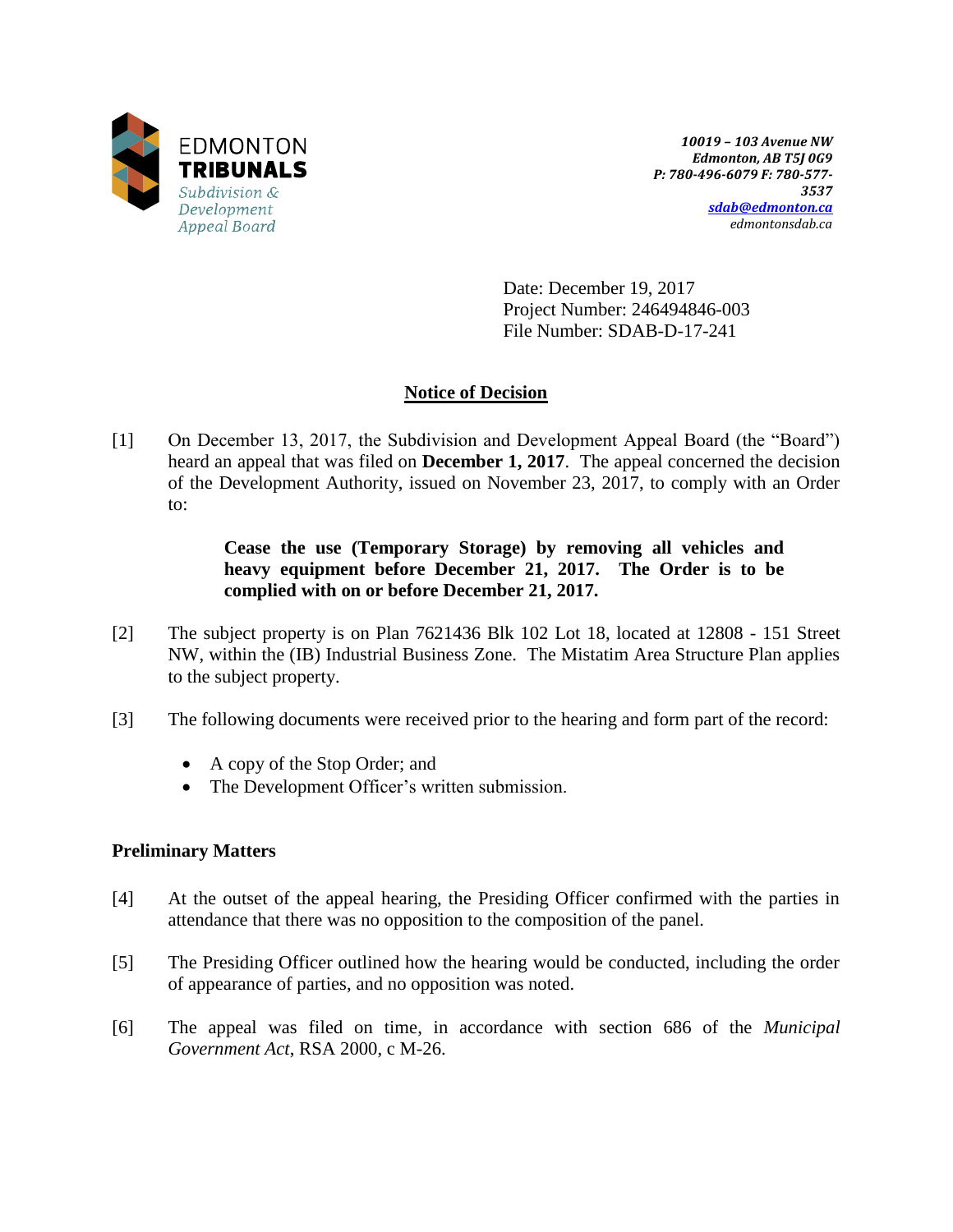### **Summary of Hearing**

- *i) Position of the Appellant, Mr. S. Maan, who was accompanied by Mr. R. Singh*
- [7] The previous property owner parked trucks on the subject site when he purchased the property in 2013.
- [8] He was unaware that they were not allowed to park trucks on the property. He wanted to make an application for a permit but received an Order before he could complete that process.
- [9] Although an application was made to rezone the property, an Order was issued to remove the trucks from the property.
- [10] He has hired a realtor and they are currently looking for a location to store the trucks where they can be plugged in during cold weather. If the trucks do not run it will have a negative impact on his business.
- [11] He does not dispute the issuance of the Order but he is requesting additional time to find a new location to comply with the Order.
	- *ii) Position of the Development Authority, Mr. J. McArthur, who was accompanied by Mr. J. Young*
- [12] The City is amendable to an Order compliance extension to January, 2018. In their opinion, anything longer than that is excessive. They have already granted two previous compliance extension dates.
- [13] Bylaw Enforcement supersedes rezoning decisions and there is no deadline for rezoning applications.
	- *iii) Rebuttal of the Appellant, Mr. S. Maan*
- [14] Late January, 2018 is not enough time to find a new location for their trucks. They would like more time to comply with the Order.

#### **Decision**

[15] The appeal is **DENIED** and the Stop Order is **VARIED**. The Stop Order is to be complied with on or before **March 30, 2018.**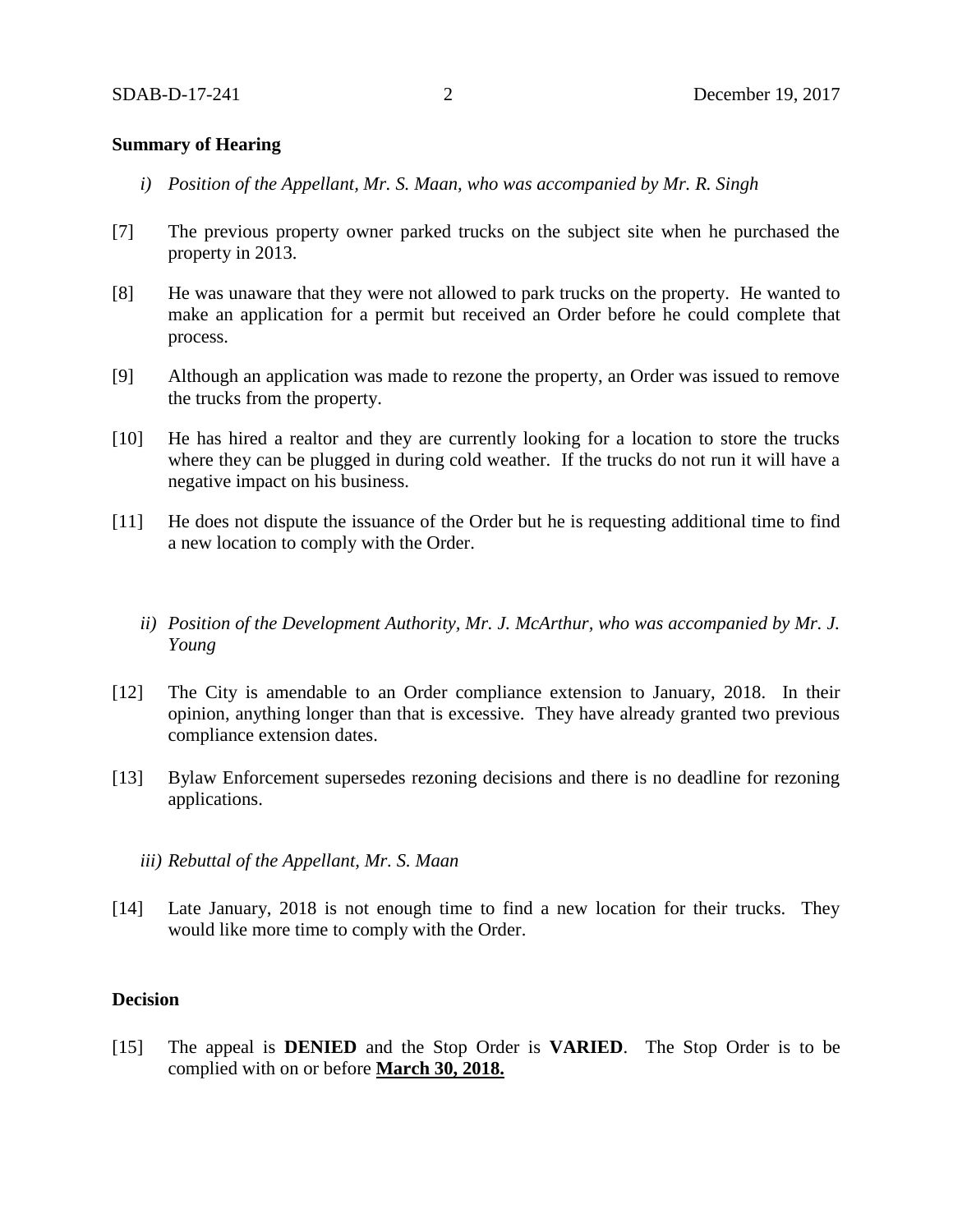### **Reasons for Decision**

- [16] The Board notes that the facts in this matter are not in dispute. The Board accepts the evidence of the Development Authority that the Appellant has applied for a rezoning of the subject Site and has hired a realtor to find a suitable property to store their trucks in the interim.
- [17] The Board is of the belief that this transaction would take some time to close. Therefore, the Board will vary the Stop Order compliance deadline to March 30, 2018 for the following reasons:
	- a. The Board heard evidence from the Development Authority that they are agreeable to extending the compliance date to the end of January, 2018 and that the City has already provided two previous extensions. The Board finds that the mitigating factors outlined above by the Appellant justify an extension to March 30, 2018.
	- b. The Board acknowledges that Temporary Storage is neither a Permitted Use nor a Discretionary Use in the (IB) Industrial Business Zone. However, based on photographic evidence of the surrounding neighbourhood, the Board finds that no undue harm will occur from extending the Stop Order compliance date to March 30, 2018 instead of late January, 2018.

Wington Titlet

Mr. W. Tuttle, Presiding Officer Subdivision and Development Appeal Board

Board Members in Attendance: Mr. N. Somerville; Mr. A. Peterson; Mr. C. Buyze; Ms. S. LaPerle